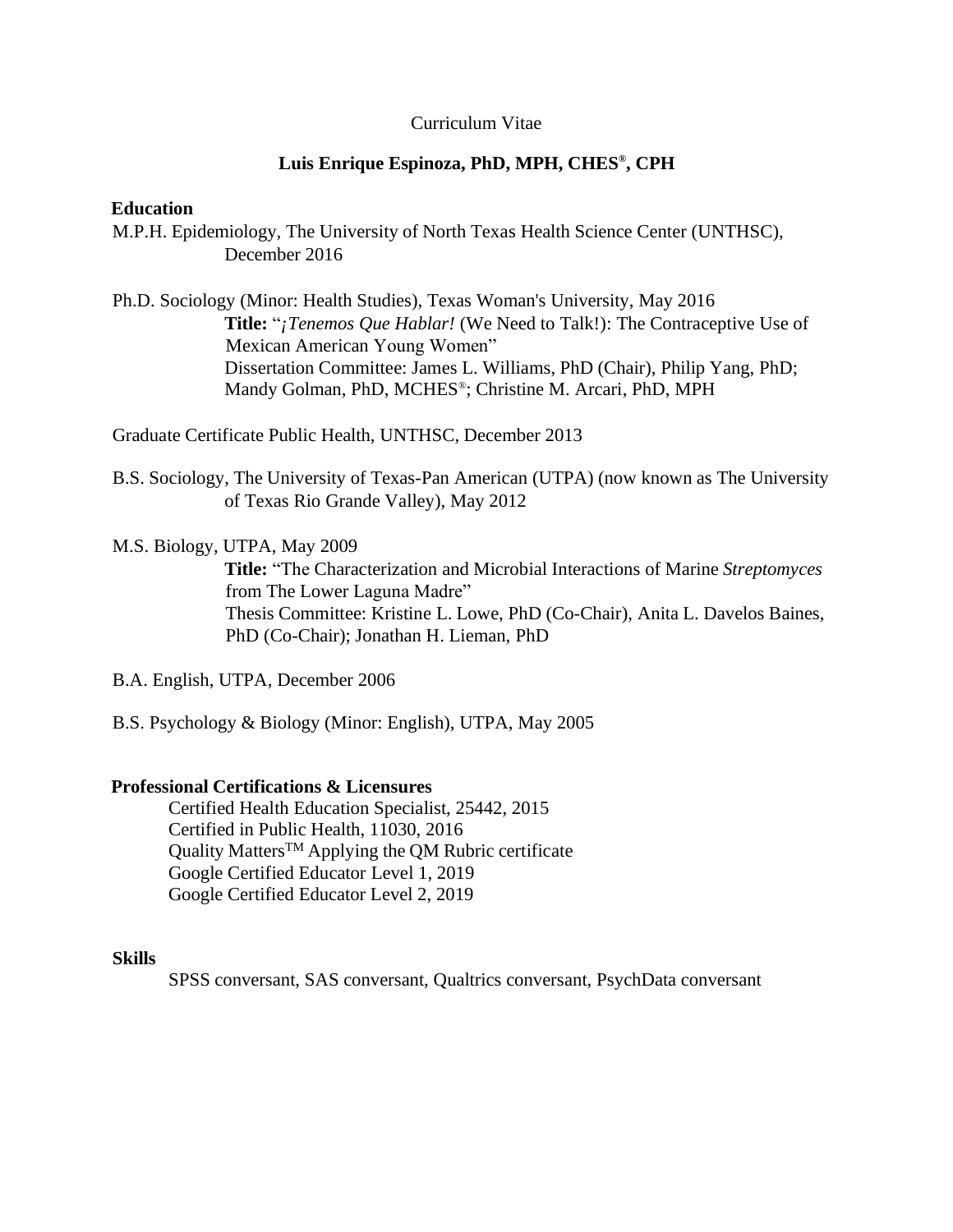# **Employment**

| August 2021 - present      | Lecturer I, Department of Sociology, The University of Texas Rio<br>Grande Valley (UTRGV)                                      |
|----------------------------|--------------------------------------------------------------------------------------------------------------------------------|
| $12/09/2019$ – August 2021 | Data and Research Manager, UTRGV, Department of Human<br>Development & School Services, UTRGV-EHS-CCP<br>Program,              |
| $09/2019 - 12/2019$        | <b>Statistics Consultant (contract employee), Help With Statistics</b><br><b>Online Services</b>                               |
| $09/2016 - 08/2019$        | <b>Assistant Professor, School of Health Promotion and</b><br>Kinesiology, Texas Woman's University (TWU)                      |
| $06/2016 - 09/2016$        | Visiting Assistant Professor, Department of Health Studies (now<br>known as School of Health Promotion and Kinesiology), TWU   |
| 2013-06/2016               | <b>Graduate Teaching Assistant [Instructor of Record], Department</b><br>of Sociology & Social Work, TWU                       |
| $2012 - 2013$              | <b>Graduate Assistant, Department of Sociology &amp; Social Work,</b><br>TWU                                                   |
| $2011 - 2012$              | Teaching Assistant, Department of Criminal Justice, UTPA                                                                       |
| $2009 - 2011$              | Clinical Research Associate I, Department of Surgery,<br>University of Texas Medical Branch (UTMB), Shriner's Burn<br>Hospital |
| $2008 - 2009$              | <b>Research Assistant, Department of Biology, UTPA</b>                                                                         |
| $2005 - 2008$              | <b>Graduate Teaching Assistant [Instructor of Record],</b><br>Department of Biology, UTPA                                      |

## **TEACHING**

## **Courses Taught from Teaching Schedule at UTRGV Graduate:**

EPSY 6358 Introduction to Research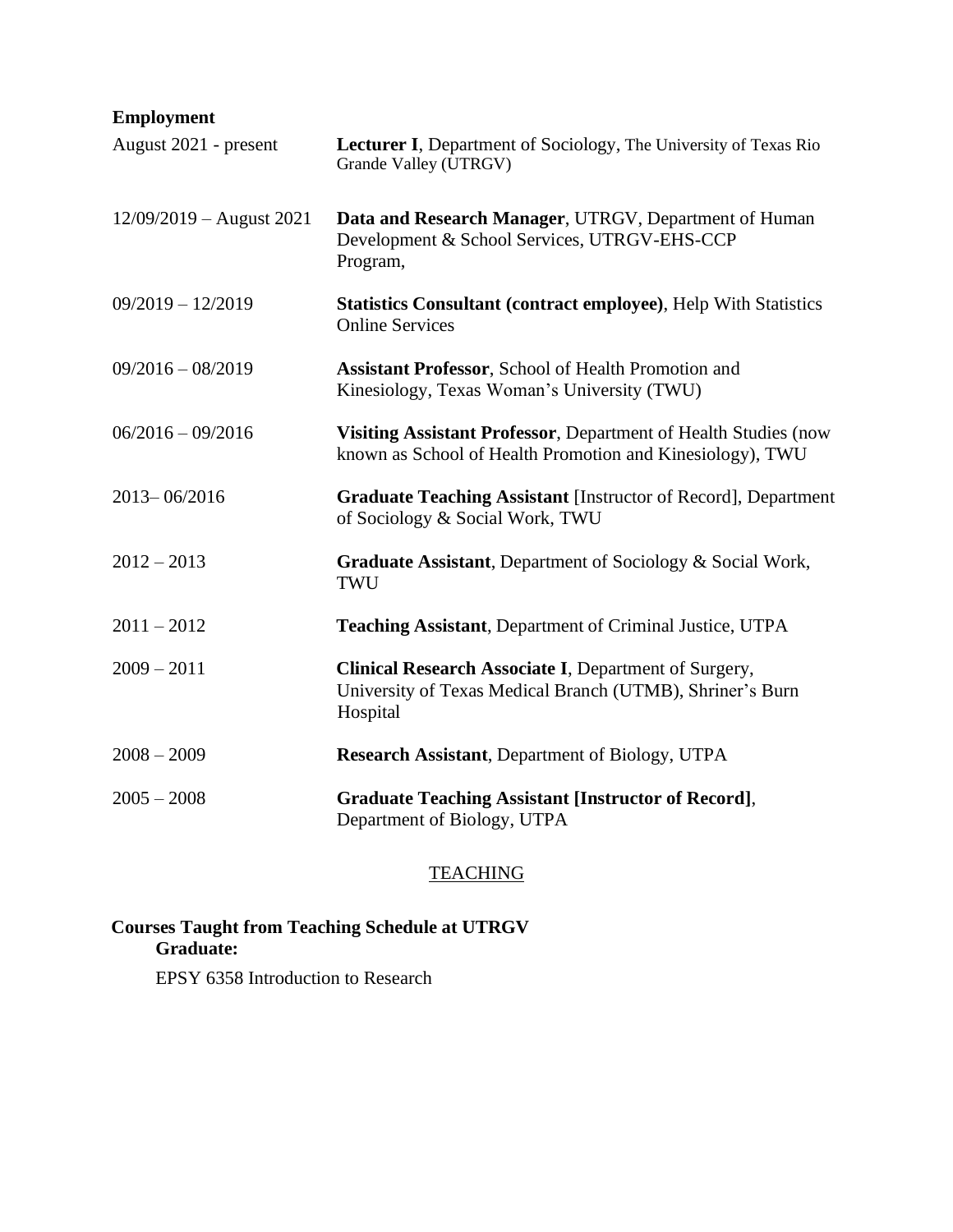## **Courses Taught from Teaching Schedule at TWU School of Health Promotion & Kinesiology**

## **Bachelors:**

HS 2013 Health Communications HS 2373 Health Aspects of Human Sexuality HS 2813 Intro to Global Health HS 3053 Community Health HS 3413 Epidemiology HS 3073 Program Planning

## **Graduate:**

HS 5613 Worksite Health Promotion HS 5363 Population Health HS 5063 Aging and Health

## **Undergraduate Studies & Academic Partnerships**

#### **Bachelors:**

UNIV 1231 First Year Seminar: Learning Frameworks

## **Department of Sociology & Social Work**

#### **Bachelors:**

SOCI 3523 Internet and Society SOCI 3053 Social Research (Research Methods) SOCI 3073 Social Inequality SOCI 3003 Theories of Crime & Deviance SOCI 3163 Social Statistics SOCI 3213 Women's Roles

## SCHOLARSHIP/CREATIVE ACHIEVEMENTS

## **Entry in a Reference Book**

Espinoza, L. E. (2022). Contraception. In J. M. Duquaine-Watson (Ed.), Women's Health: Understanding Issue and Influences (Vol. 1-2). ABC-CLIO Press.

## **Book chapter**

**Espinoza, L. E.**, Dickey-Laprocido, G. (2019/2020). The overview of the health communications field. In L. E. Espinoza & G. Dickey-Laprocido (Eds.), *Health communication for public health practice* (pp. 1-6). San Diego, CA: Cognella.

## **Edited Book**

Espinoza, L. E., & Dickey-Laprocido, G. (Eds.). (2019/2020). *The overview of the healthcommunications field*. San Diego, CA: Cognella.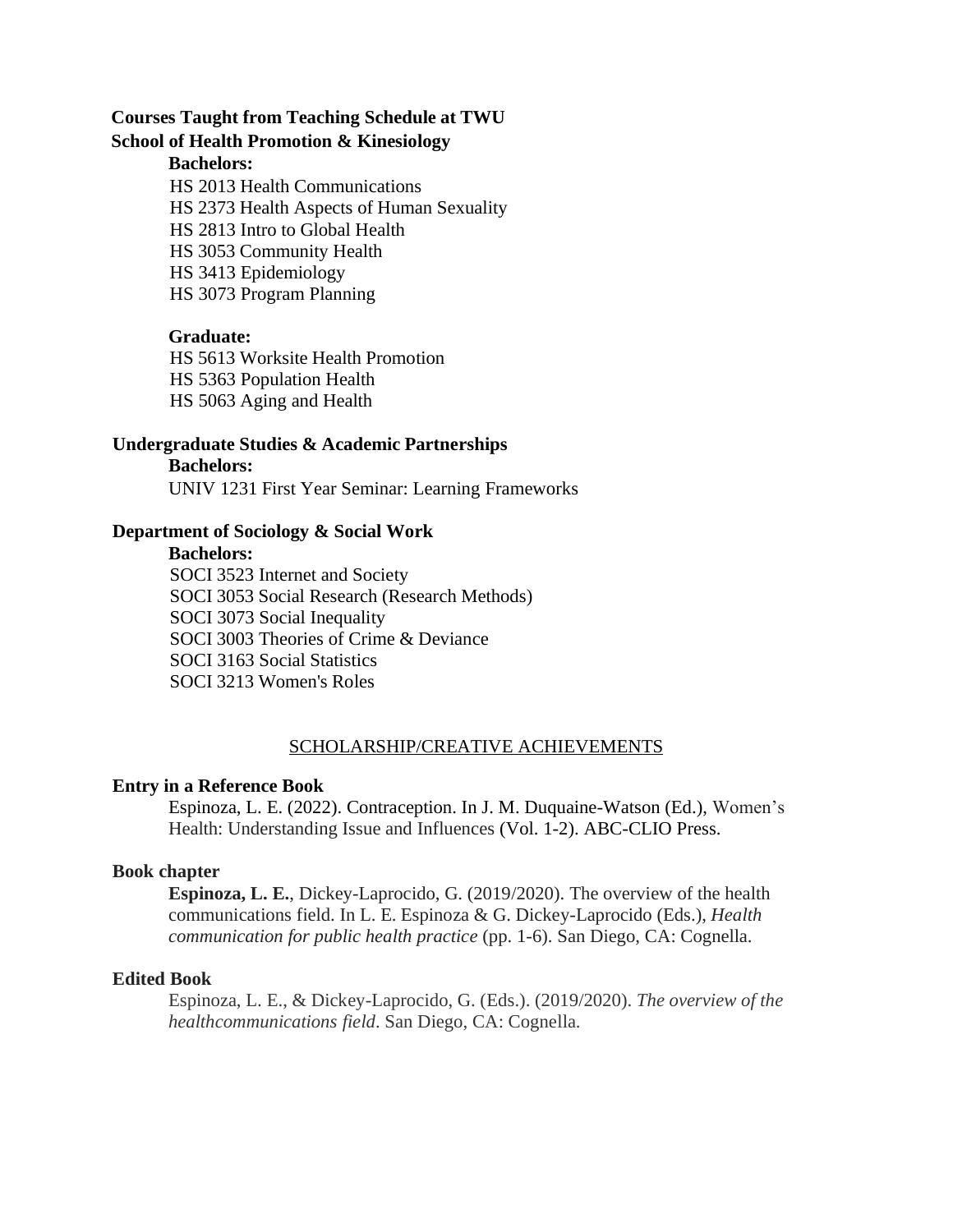## **Peer Reviewed**

\*first author designation

**Espinoza, L. E.**, Rabl, A., Espinoza, L. E. 2019. "The contraceptive behavior of young women raised in foster care." *American Journal of Health Studies*, 34(2).

**Espinoza L. E.**, Espinoza L. E., Wilson, M. L., & Denton, T. E. 2018. "Asthma predictors influence on self-management asthma education status." *American Journal of Health Behavior*, *42*(5):74-84. doi:https://doi.org/10.5993/AJHB.42.5.7

**Espinoza L. E**. 2018. "Formal and parental sex education of Hispanic young women by nativity status." *Sex Education*, doi:10.1080/14681811.2018.1470086

Amuta A. O., Jacobs W., Mkuu R. S., **Espinoza L. E.**, Barry A. E., & McKyer, L. J. 2017. Parent-child joint decision making on food choices and children's fruits and vegetable consumption. *Health Behavior and Policy Review, 4*(6), 521-530

\*Espinoza, L. E. & **Espinoza\*, L. E.** 2016. "Hernandez v. Texas: The fight for Mexican American rights" *Ibid: A Student History Journal* 9. Retrieved from [http://www.twu.edu/downloads/historygovernment/Espinoza\\_Revised\\_Ibid\\_Essay\\_16.pd](http://www.twu.edu/downloads/historygovernment/Espinoza_Revised_Ibid_Essay_16.pd) f

**Espinoza, L. E.**, A. L. Davelos Baines, & K. L. Lowe. 2013. "Biochemical, nutrient and inhibitory characteristics of *Streptomyces* cultured from the Laguna Madre (Texas)." *OnLine Journal of Biological Sciences* 13(1):18-27.

## **Submitted**

\*first author designation

**Espinoza, L. E.**, & Talleff, J. L. 2021. "Gestational diabetes impact on U.S. pregnancy outcomes." Paper submitted to *International Journal of Reproduction, Contraception, Obstetrics and Gynecology* August 16, 2021.

Guinn, D. and **Espinoza, L. E.** 2021. "Education and Income impact Black women's PrEP use among those who Perceive a risk for acquiring HIV in Texas." *The Journal of Healthcare, Science and the Humanities, Special Issue on HIV/AIDS*. July 31, 2021.

Talleff, J. L., **Espinoza, L. E.**, & Olive, M. 2021. Lived experiences of multidisciplinary faculty during an undergraduate nursing study abroad course: A case study. Paper submitted to *Frontiers: The Interdisciplinary Journal of Study Abroad.*  June 1, 2021.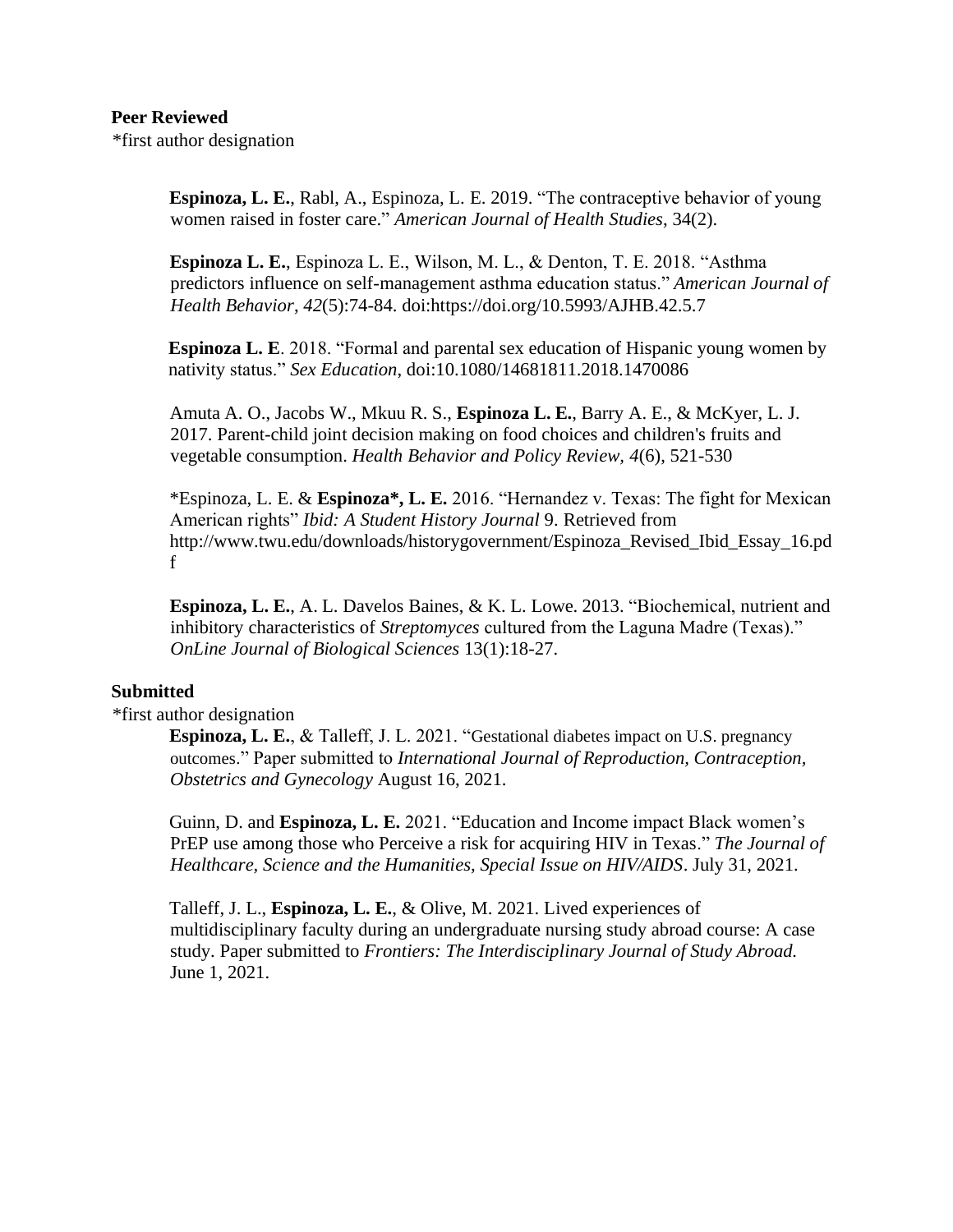#### **In Progress**

Du, C., Hinson-Enslin, A. M., & **Espinoza, L. E.**, "The examination of predictors of adults living with reported chronic obstructive pulmonary disease"

Williams, J. L., Espinoza, L. E., & **Espinoza, L. E.**, "The social capital & intimate partner homicide in Texas Counties."

Espinoza, L. E., **Espinoza, L. E.**, Srikanth, N., & Denton, T. D. "The attitudes of minority healthcare providers towards their gay patients"

#### **Articles in Proceedings Refereed**

Ann, W. R., Espinoza, L. E., & **Espinoza, L. E.** (2016). The Relationship Prayer Has on Quality of Life in Later Adulthood. *The American Society for the Study of Religion*, 109119. [Status: Published] [Scope: Regional]

# **Conference Presentations**

## **Paper (independent)**

**Espinoza, L. E.** & Espinoza, L. E. (2018, April). *Prevalence of Health-Risk Behaviors Among Sexual Minority Youth in Texas.* Texas Campaign to Prevent Teen Pregnancy's 7th Annual Symposium, Austin, Texas. [Status: Presented] [Non- Refereed]

Parker, K., Sewell, W., Guinn, D., Wiginton, K., Wachira, E., & **Espinoza, L.** (January, 2018). *Assessing Subjective Norms Towards HIV As Barriers and Facilitators for Intent to Share Information about PrEP*. Society for Social Work and Research 22nd Annual Conference, Washington, DC. [Status: Presented]

Menn, M., **Espinoza, L. E.**, & Espinoza, L. E. (2017, November). *Let's Talk About CATs (Classroom Assessment Techniques)*. 23rd annual OLC Accelerate, Orlando, FL. [Status: Presented]

**Espinoza, L. E.** (2017, March). *The Social Determinants of Contraceptive Use among female Mexican Americans 15-24 years old.* Texas Campaign to Prevent Teen Pregnancy's 6th Annual Symposium, Partnering for a Better Texas, Grapevine, Texas.[Status: Presented] [Non-Refereed]

Mkuu, R., Amuta, A., Barry, A. E., & **Espinoza, L. E.** (2017, March). *Associations Between Type 2 Diabetes Familial Risk Profiles: Perceptions of Risk and Severity Among College Students with a Family History of Type 2 Diabetes.* American Academy of Health Behavior, Tuscon, Arizona. [Status: Presented] [Non-Refereed]

Wilder, A. R., Espinoza, L. E., & **Espinoza, L. E.** (2016). *Influence of Prayer on Depression and Quality of Life in Later Adulthood; Respondent Diversity based on Age, Gender, Race, and Socio-economic factors.* Southwest Commission on Religious Studies, Irving, Texas. [Status: Presented] [Refereed]

**Espinoza, L. E.** & Espinoza, L. E. (2015, August). *Think Outside the Box: Experiencing Innovation through Online Platforms.* TWU's Teaching & Learning with Technology 10th Annual Teaching and Learning Symposium, Denton, Texas. [Status: Presented] [Refereed]

Ray, A. D., **Espinoza, L. E.**, & Espinoza, L. E. (2015, February). *Hispanic Women's*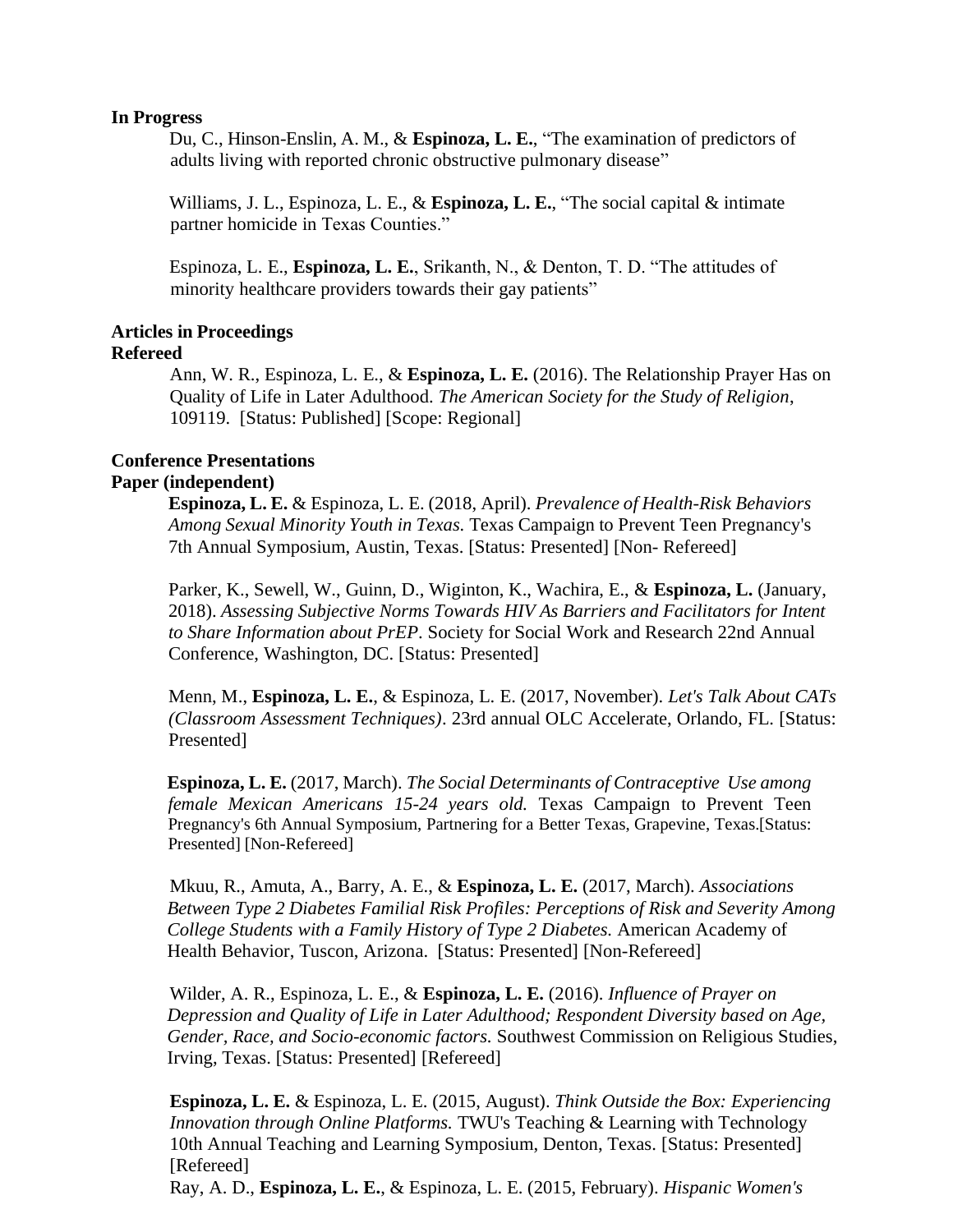*Poverty Rate and Its Role on Their Food Insecurity.* National Chicana Chicano Studies Tejas Foco Conference, San Antonio, Texas. [Status: Presented] [Refereed]

**Espinoza, L. E.**, He, J., Bergmann, J. S., Herndon, D. N., & Finnerty, C. C. (2012, April). *Atenolol Does not Block the Effects of Epinephrine in Hypertrophic Scar Fibroblasts.*

21st Annual Meeting of the Wound Healing Society with Symposium on Advanced Wound Care, Dallas, Texas. [Status: Presented] [Refereed]

**Espinoza, L. E.**, Lowe, K. L., & Baines, A. D. (2009, March). *Local Adaptations of Marine Streptomyces from the Lower Laguna Madre.* Texas Academy of Science, Junction, Texas. [Status: Presented] [Refereed]

#### **Round Table**

Espinoza, L. E., **Espinoza, L. E.**, & Resendiz, R. (2016, February). *Moving beyond the post-colonial? Critical challenges in decolonizing our identity and community.* National Chicana Chicano Studies Tejas Foco Conference, Kingwood, Texas. [Status: Presented] [Refereed]

Espinoza, L. E., **Espinoza, L. E.**, & Resendiz, R. (2015, February). *Obstáculos a la Educación del Chicano/a: The Paradox of Familism.* National Chicana Chicano Studies Tejas Foco Conference, San Antonio, Texas. [Status: Presented] [Refereed]

#### **Symposium**

**Espinoza, L. E.** (2018, October). The homicide of TWU student Jaqueline Rae Vandagriff. 3<sup>rd</sup> Annual Coalition Against Violence and Exploitation Conference, Brownsville, TX. [Status: Presented]

**Espinoza, L. E**., Espinoza, L. E., & Hinson-Enslin, A. E. (2016, August). *Can You Remind Me: A Push Notification Tool Oral Presentation.* TWU's Teaching & Learning with Technology 11th Annual Teaching and Learning Symposium, Denton, Texas. [Status: Presented] [Refereed]

#### **Doctoral Dissertation Committees**

Domonique Guinn, member, "Factors Related to PrEP Intent and Use among African American Women in Texas" – graduated May 2019.

De'An Roper, member, "Examining levels of social support, concealment and disclosure and heterosexism as health indicators in sexual minority women who smoke" – graduated December 2018.

#### **Master's Thesis Committees**

Tanya Faglie, committe member, "Obstetric Procedures and Childbirth: Educated Women's Perceptions of Patient Autonomy" – graduated December 2018.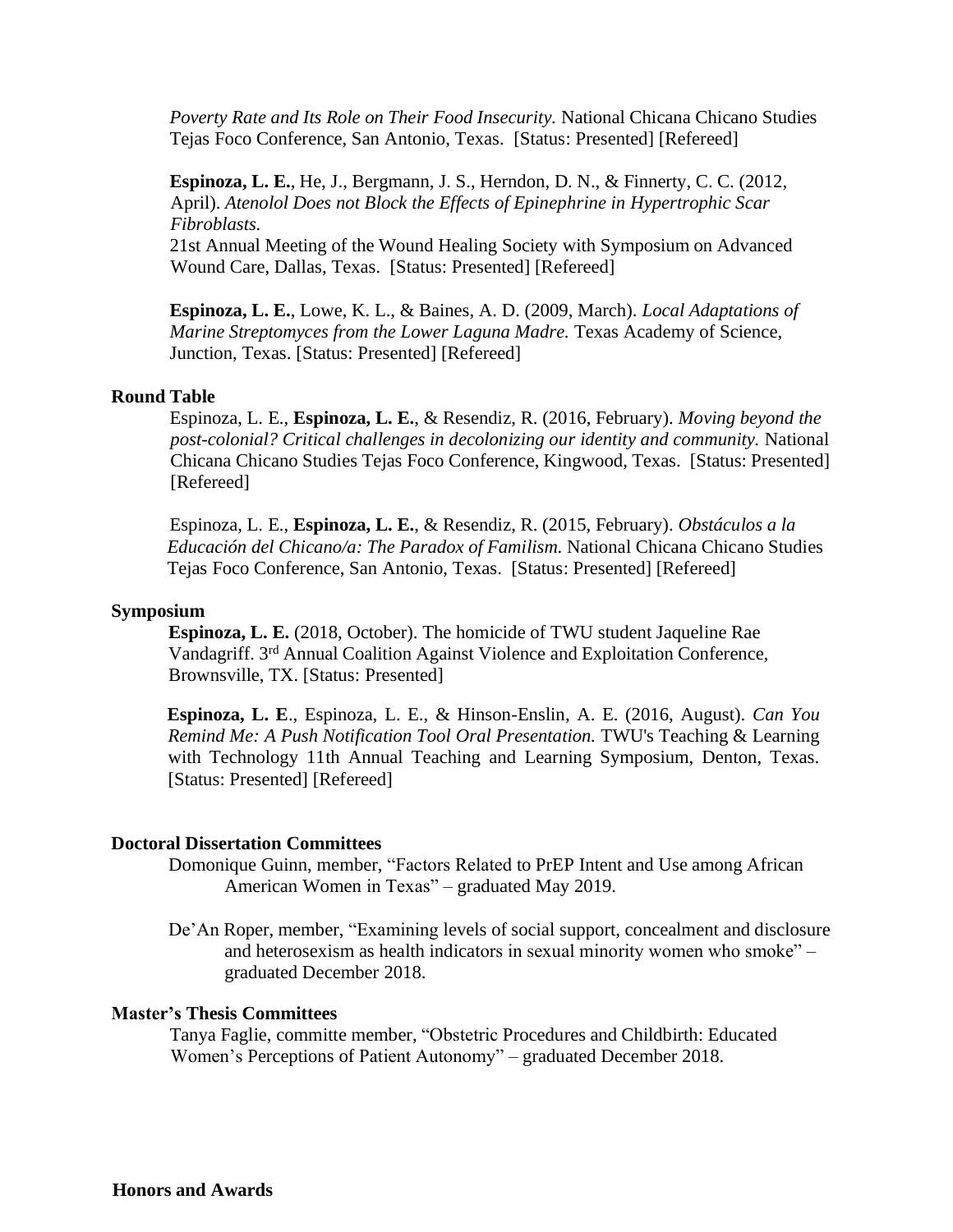- 2019 Texas Woman's University Excellence in Teaching Award recipient
- 2017 Honorable Mention for Favorite faculty at TWU by graduating seniors.
- 2016 Frank P. Forwood Award for Academic Excellence in Presented Research at *Southwest Commission on Religious Studies/ASSR Conference Irving, TX*
- 2015 Texas Woman's University Excellence in Teaching Honorable Mention

#### **Grants**

- 2018 Chancellor's Research Fellowship Program, TWU, \$10,000, Principal Investigator (funded), 2018 – 2019 academic year.
- 2018 Unbounded Learning for Support of Organizational Diversity, Equity and Inclusion, **November 30, 2017 – November 30, 2018**, \$50,000, Principal Investigator (funded).
- 2017 National Institute on Aging, Small Grants for research using Panel Study of Income Dynamics (PSID) data, **December 1, 2017 – November 30, 2018**, \$20,000, Principal Investigator (not funded) Finalist.
- 2017 Chancellor's Research Fellowship Program, TWU, \$8,000, Principal Investigator (not funded).
- 2016 National Institute on Aging, Small Grants for research using PSID data, **December 1, 2016 – November 30, 2017**, \$20,000, Co-Principal Investigator (not funded).

#### PROFESSIONAL SERVICE

| <b>Service to UTRGV</b><br>2020 | <b>Senator, Staff Senate, College of Education and P16 Integreation Member.</b> |
|---------------------------------|---------------------------------------------------------------------------------|
|                                 |                                                                                 |
| <b>Service to TWU</b>           |                                                                                 |
| $2017 - 2019$                   | <b>Senator, Faculty Senate, College of Health Sciences Member.</b>              |
| $2018 - 2019$                   | Member, Academic Freedom and Responsibility for Faculty Senate.                 |
| $2018 - 2019$                   | <b>Member, Faculty Handbook for Faculty Senate.</b>                             |
|                                 | <b>Service to the College of Health Sciences</b>                                |
| $2016 - 2017$                   | <b>Committee Member, College of Health Science Awards, TWU.</b>                 |
|                                 | <b>Service to the School of Health Promotion and Kinesiology</b>                |
| $2017 - 2019$                   | <b>Chair, Student Assessment and Program Evaluation Committee</b>               |
| $2016 - 2017$                   | <b>Committee Member, Student Assessment and Program Evaluation</b><br>Committee |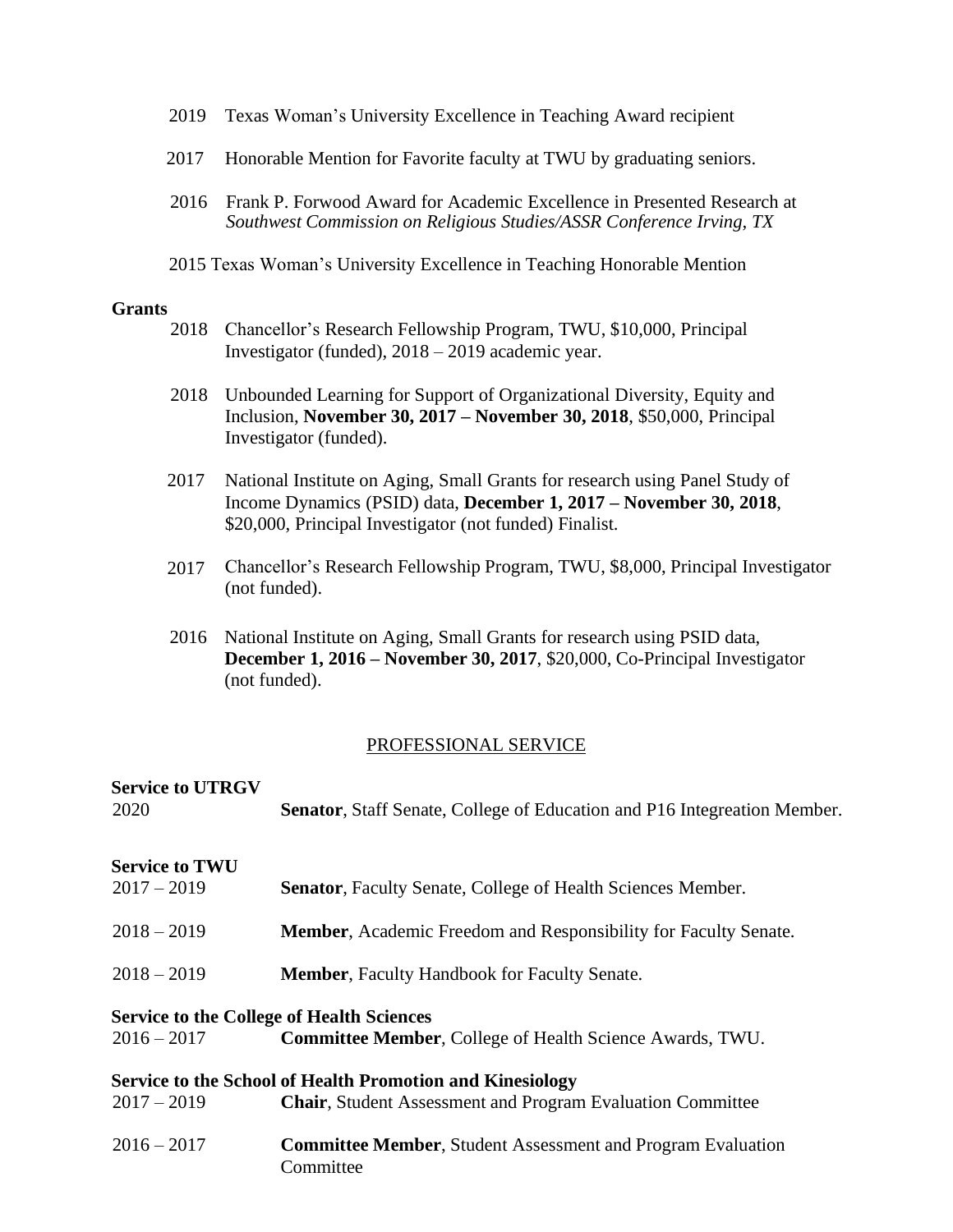| $2017 - 2018$                    | <b>Committee Member, Graduate Program Committee</b>                                                                                                                                                                                                                                                                                                                                                                                                                                                                                                                                               |
|----------------------------------|---------------------------------------------------------------------------------------------------------------------------------------------------------------------------------------------------------------------------------------------------------------------------------------------------------------------------------------------------------------------------------------------------------------------------------------------------------------------------------------------------------------------------------------------------------------------------------------------------|
| $2016 - 2017$                    | <b>Committee Member, Search Committee Visiting Assistant Professor</b>                                                                                                                                                                                                                                                                                                                                                                                                                                                                                                                            |
| $2016 - 2017$                    | <b>Member, Annual Performance Committee</b>                                                                                                                                                                                                                                                                                                                                                                                                                                                                                                                                                       |
| $2016 - 2017$                    | <b>Member, Graduate &amp; Undergraduate Curriculum and Policies &amp;</b><br>Procedures                                                                                                                                                                                                                                                                                                                                                                                                                                                                                                           |
| $2016 - 2018$                    | Faculty Advisor, Eta Sigma Gamma - Alpha Phi Chapter, The National<br><b>Health Education Honorary</b>                                                                                                                                                                                                                                                                                                                                                                                                                                                                                            |
| <b>Service for the Community</b> |                                                                                                                                                                                                                                                                                                                                                                                                                                                                                                                                                                                                   |
| 2019                             | <b>Symposium Committee Member, Texas Campaign to Prevent Teen</b><br>Pregnancy, 8 <sup>th</sup> Annual Symposium, April 15 and April 16.                                                                                                                                                                                                                                                                                                                                                                                                                                                          |
| 2018                             | <b>Symposium Committee Member, Texas Campaign to Prevent Teen</b><br>Pregnancy, 7 <sup>th</sup> Annual Symposium, April 16 through April 18.                                                                                                                                                                                                                                                                                                                                                                                                                                                      |
| 2017                             | Evaluator, 19 <sup>th</sup> Annual Texas National McNair's Scholars Research<br>Conference, University of North Texas, February 16 and February<br>17.                                                                                                                                                                                                                                                                                                                                                                                                                                            |
| $2016 - 2017$                    | <b>Faculty Advisor, League of United Latin American Citizens</b><br>(LULAC)4205, TWU.                                                                                                                                                                                                                                                                                                                                                                                                                                                                                                             |
| <b>Service to the Profession</b> |                                                                                                                                                                                                                                                                                                                                                                                                                                                                                                                                                                                                   |
| $2019$ – Present                 | Item writer for the CPH exam, National Board of Public Health Examiners                                                                                                                                                                                                                                                                                                                                                                                                                                                                                                                           |
| $2018 -$ Present                 | <b>Editor</b> , Worked with Cognella, Inc. on a book for HS 2013 Health<br>Communication at TWU                                                                                                                                                                                                                                                                                                                                                                                                                                                                                                   |
| $2018 -$ Present                 | Journal Reviewer, Culture, Health and Sexuality, effective September<br>2018.                                                                                                                                                                                                                                                                                                                                                                                                                                                                                                                     |
| $2017$ – Present                 | <b>Book Reviewer</b> , titled "Population Health and Its Integration into<br>Advanced Nursing Practice." DEStech Publications, Inc. Published<br>January 2018.                                                                                                                                                                                                                                                                                                                                                                                                                                    |
| $.2017 - 2019$                   | <b>Advisory Board Member, for grant entitled "Developing</b><br><b>Interprofessional Clinical Education Partnerships in Medically</b><br>Underserved Areas of Texas", funded by the Texas Higher Education<br>Coordinating Board for 2 years (2017-2019). PI: Caroline Utsey, The<br>University of Texas Medical Branch. As a board member I advise on the<br>interprofessional (IP) clinical curriculum; advise on the development of an<br>IP workshop for training clinicians in assessing IP competencies and<br>discipline specific competencies and assisting with evaluation of the grant. |
| $2017$ – Present                 | <b>Editorial Review Board Member</b> , Journal of Ideology, effective January<br>2017. I have reviewed 4 articles thus far.                                                                                                                                                                                                                                                                                                                                                                                                                                                                       |